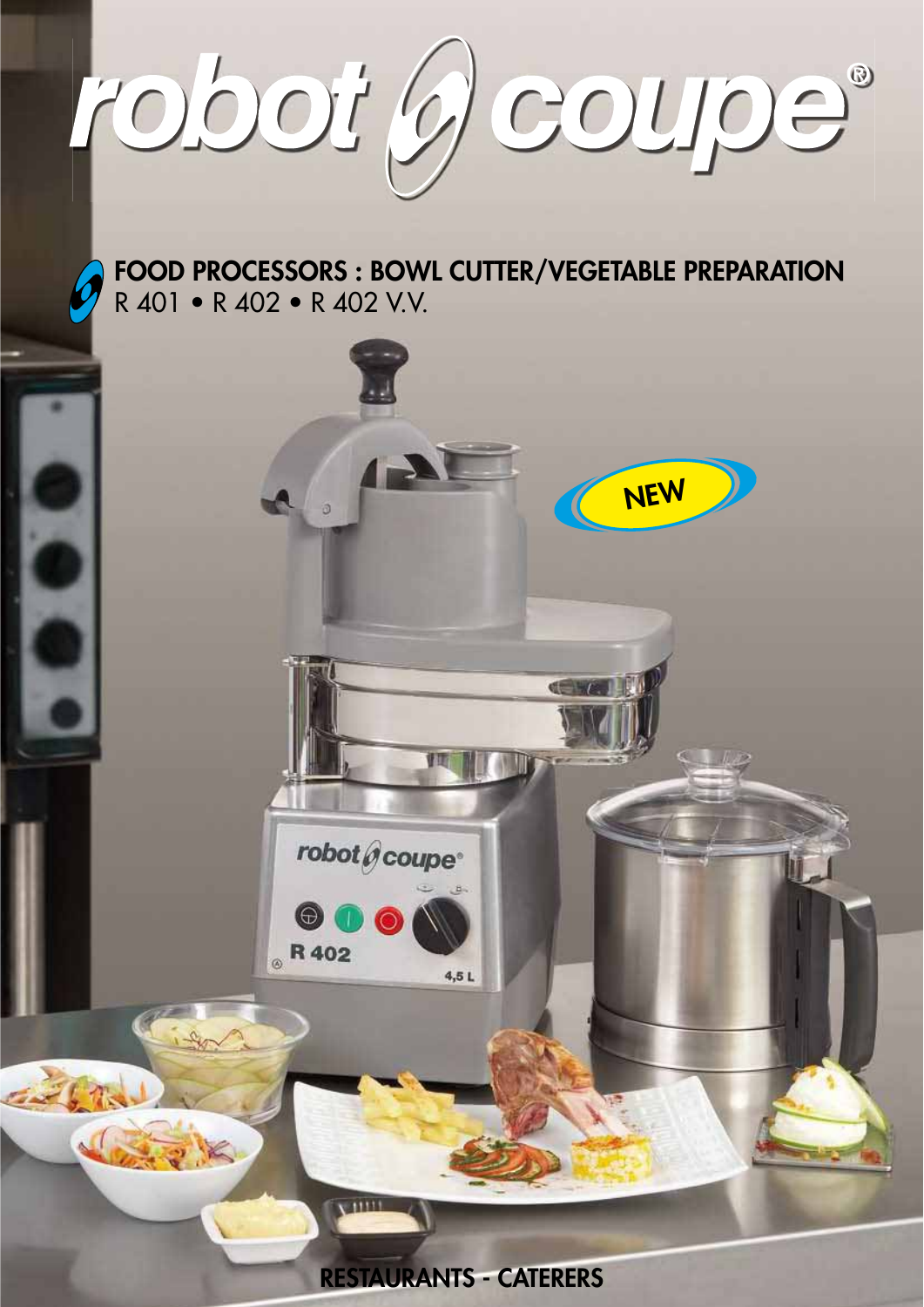

# **CUTTER-MIXER Function**

All types of coarse and fine chopping, stuffings, emulsions, kneading and grinding.

Lid easy to position on bowl for quick and simple use.

An all-metal motor base for greater sturdiness.

The R 401 has a single speed of 1 500 rpm.

The  $\mathsf R$  402 has 2 speeds. The 1 500 rpm speed is reserved for the cutter function.

The **R 402 V.V.** has a speed range of 300 to 3 000 rpm.



 $4.51$ 

robot @coupe

4.51

R 402

4.5-litre capacity, stainless-steel bowl with handle.

A smooth blade with a removable cap is supplied as a standard attachment.



Optional extras:

- · Serrated blade assembly for all your grinding and kneading tasks.
- · Fine serrated blade assembly for chopping parsley.

## **O VEGETABLE PREPARATION Function**

R 402

Large hopper (area:  $104$  cm<sup>2</sup>) for the preparation of vegetables such cabbaae, as lettuce. celery, tomatoes and so on.

For areater user comfort and speed of operation, the lever can be used for automatically restarting the appliance.

The R401 has a single speed of 1 500 rpm.

The R402 has 2 speeds. The 750 rpm speed is reserved for the vegetable preparation function and allows users to dice vegetables and make french fries.

Comprehensive range of stainless-steel discs available for all your fruit and vegetable preparation tasks, including ripple-cutting, shredding, slicina, grating, cutting into sticks and, for the R402 and R402 V.V. models, dicing and making french fries.

Removable lid and

cut quality.

Round deep hopper

(Ø 58 mm) de-

signed for long

or fragile vege-

tables and for an outstandina

stainless-steel bowl.

The **R 402 V.V.** has a speed range of 300 to 1 000 rpm. The slower speeds are for cutting fragile foodstuffs, while the higher ones allow a faster output.

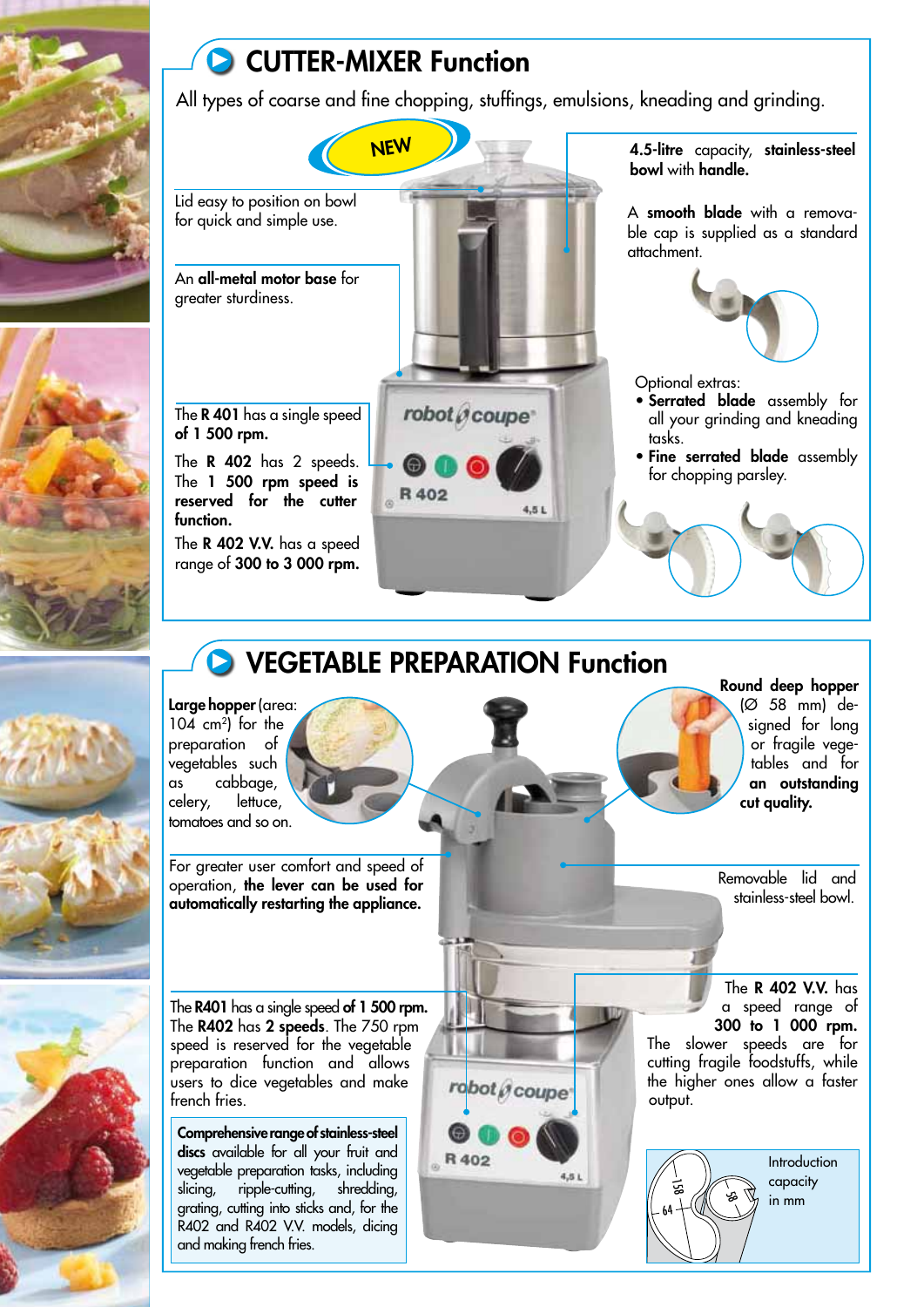# **Food Processors**

## **The Main Benefits:**

#### 2 machines in 1!:

• A cutter bowl and a vegetable preparation attachment on the same motor base.

#### **Processing capacity:**

- Large hopper feed head (area : 104 cm<sup>2</sup>) for processing large vegetables such as celeriac, cabbage, lettuce.
- · Cylindrical hopper (Ø 58 mm) designed for long and fragile vegetables.
- 4 litres stainless steel cutter bowl for emulsifying, grinding, chopping, kneading.

#### Wide range of cut :

· Complete collection of 28 stainless steel discs to satisfy all your requirements such as slicing, julienne, ripple cutting and grating as well as dicing and making French Fries for the R 402 and R 402 V.V. models.

#### **Robust:**

- · Industrial heavy duty induction motor for longer lifespan and greater reliability.
- The metal motor base, stainless steel cutting bowl and stainless steel vegetable preparations bowl guarantee durability



#### **Number of covers:**  $20 \text{ to } 100$



### **Taraet:**



In brief:

Whichever model you choose, it will prove itself to be a sound investment, saving you time and